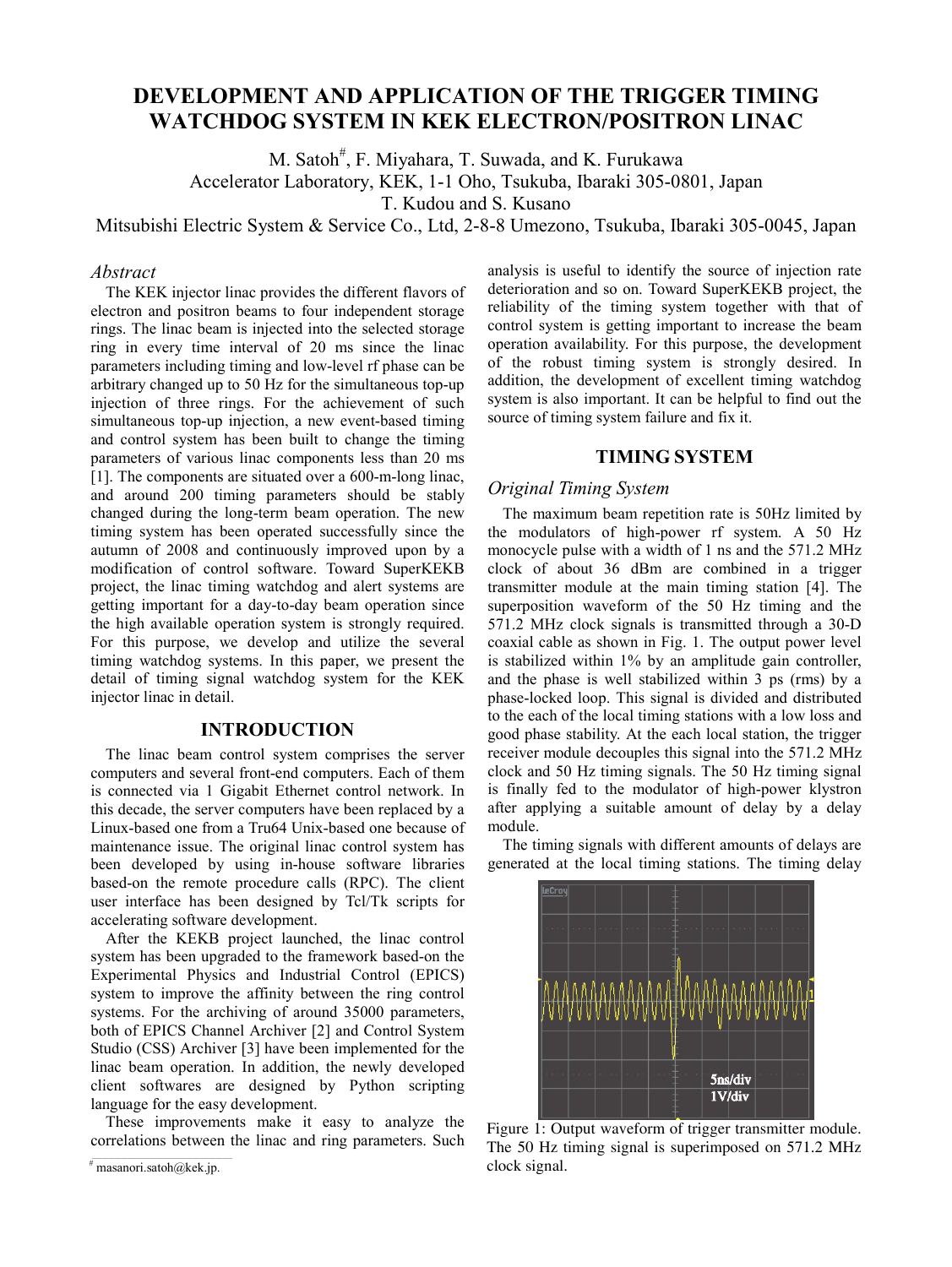modules called TD4V, TD4, and TD4R are based on the VME, CAMAC, and RS232C interfaces, respectively. In these modules, an ECL counter of 16 bit can delay the input signal up to around  $114$  us in steps of 1.75 us, and its timing jitter is about 3 ps (rms). The intended use and the number of modules are summarized in Table 1.

The software for the timing signal control is based on client/server architecture to encapsulate the hardware differences from the client applications. The control command setting the delay on the client side is provided to the each module through the RPC layer. The linac operators can easily change the delay settings to the optimized ones through the command line or graphical user interface (GUI). Though the integrated linac timing system has been stably utilized for the daily beam operation, the timing system upgrade was required for the simultaneous top-up operation.

#### *Event-based Timing System*

 $T$  to the  $T$  of original system. The  $T$  of original system of original system  $T$  or  $T$  or  $T$  or  $T$  or  $T$  or  $T$  or  $T$  or  $T$  or  $T$  or  $T$  or  $T$  or  $T$  or  $T$  or  $T$  or  $T$  or  $T$  or  $T$  or  $T$  or  $T$  or  $T$  or

|           | Table 1: Timing delay modules of original system. |              |             |
|-----------|---------------------------------------------------|--------------|-------------|
| Location  | Electron                                          | Main         | Local       |
|           | gun                                               | timing       | timing      |
|           |                                                   | station/     | station     |
|           |                                                   | Sub-booster  |             |
| Delay     | TD4R                                              | TD4          | TD4V        |
| module    |                                                   |              |             |
| Interface | <b>RS232C</b>                                     | <b>CAMAC</b> | VME         |
| # of      |                                                   | 108          | 63          |
| modules   |                                                   |              |             |
| Intended  | e-beam                                            | High         | High power  |
| use       | timing                                            | power/sub-   | klystron,   |
|           |                                                   | booster      | <b>SLED</b> |
|           |                                                   | klystron,    | timing      |
|           |                                                   | Low-level    |             |
|           |                                                   | rf, beam     |             |
|           |                                                   | monitor      |             |
|           |                                                   | timing       |             |

The power supply failuers of CAMAC-based system have been occuered several times during the linac beam operation. The replacement work of CAMAC crate interrupts the beam operation for hour or more. Futuermore, the CAMAC-based system is not controllable at the time interval of 20 ms, which is



Figure 2: Schematic drawing of event-based timing Figure 2: Schematic drawing of event-based timing<br>system and timing signal distribution at the KEK linac.<br>Figure 3: GUI for 50 Hz timing watchdog module.

required for the the simultaneous top-up operation. From these resons, the many timing modules have been replaced by a new event-based timing system. We have chosen the series-230 VME-based event system as the new timing system [5, 6]. It has been originally developed for Diamond light. Recently, the many accelerator facilities have already adopted this system. An event generator (EVG) and the event recievers (EVRs) have been installed at the main timing station and local timing stations, respectively. The EVRs can receive the timing information through an optical fiber. EVRs can provide the information as follws:

- Sequence of programmed events in a pulse,
- Regenerated clock signal,
- Up to 14 delayed timing signals,
- Shared data buffer up to 2 k bytes.

The clock signal of 114.24 MHz, which drive the first sub-harmonic buncher of linac, is fed to the EVG as master clock. The EVG output can be transmitted to 20 EVRs through the fanout modules by the multi-mode or single-mode optical fibers. The CPUs and the operating system of the VME computers are MVME5500 and VxWorks-5.5.1, respectively. The combination was chosen to satisfy the realtime performance required for the simultaneous top-up operation. The EPICS driver software is employed for the affinity of linac control system. Since the installation of the EVG and EVRs drastically reduced the number of used TD4/TD4V from 172 to 17, the robustness and maintainability of the timing system have been much improved.

# **TIMIMG WATCH DOG SYSTEM**

#### *Watchdog Module of 50 Hz Timing Signal*

In the KEK linac, the modulators of high power klystron should be triggered by the proper time interval of 20 ms. when the trigger signal interval is longer or shorter than 1 ms with respect to the fiducial timing interval of 20 ms, the modulator turns off for the machine protection. The noise signals could trigger the modulators in the shorter intervals. On the other hand, the longer intervals could be caused by the misfire of the timing module.

| Undate:      | 2013/02/15 18:19:00 |                        |             |     |           |              |      |             |                       |     |                 |                  |
|--------------|---------------------|------------------------|-------------|-----|-----------|--------------|------|-------------|-----------------------|-----|-----------------|------------------|
| heartheat:   | status: $\bullet$   | summary                |             |     |           |              |      |             |                       |     |                 |                  |
|              |                     |                        |             |     |           |              |      |             | Show Log              |     |                 | <b>ALL Reset</b> |
| name         | place               |                        | CH:A signal | s   | N         |              |      | CH:B signal |                       | s   | N               |                  |
| <b>50Hz1</b> | Main-Trig           | CH:A<br>ш              | AR-KLYB     | 00  | nn        | Reset        | CH:B |             | AR-KLY3               | 00  | 00              | Reset            |
| <b>50Hz2</b> | 4-subcon            | CH:A<br>$\blacksquare$ | TD4V        | --- | ---       | <b>Reset</b> | CH:B |             | <b>Event Receiver</b> | 00  | 04              | <b>Reset</b>     |
| 50Hz3        | Main-Trig           | CH:A<br>ш              | 50Hz-PF     | 00  | 00        | Reset        | CH:B |             | 1-subcon              | 00  | 03              | Reset            |
| <b>50Hz4</b> | Main-Trig           | CH:A<br>ш              | 2-subcon    | 00  | <b>DC</b> | <b>Reset</b> | CH:B |             | 3-subcon              | 00  | 02 <sub>z</sub> | <b>Reset</b>     |
| <b>50Hz5</b> | Main-Trig           | CH:A                   | 4-subcon    | 00  | 04        | <b>Reset</b> | CH:B |             | 5-subcon              | 00  | 15              | <b>Reset</b>     |
| <b>50Hz6</b> | Main-Trig           | CH:A<br>ш              | 50Hz-Gen    | 00  | 00        | Reset        | CH:B |             | <b>toAVTEC</b>        | 00  | 00              | <b>Reset</b>     |
| 50Hz7        | Main-Trig           | CH:A<br>ш              | <b>KEKB</b> | 00  | 00        | Reset        | CH:B |             | <b>Event Gen</b>      | 00  | 05              | <b>Reset</b>     |
| 50Hz8        | <b>ABC-subcon</b>   | CH:A<br>ш              | KL A1       | 00  | 10        | <b>Reset</b> | CH:B |             | Slowpos-TG2           | 00  | 00              | <b>Reset</b>     |
| 50Hz9        | 3-subcon            | CH:A<br>$\overline{1}$ | TD4V        | --- | ---       | Reset        | CH:B |             | <b>Event Receiver</b> | 00  | 02              | <b>Reset</b>     |
| 50Hz10       | 1-subcon            | CH:A<br>н              | TD4V        | 00  | 03        | <b>Reset</b> | CH:B |             | <b>Event Receiver</b> | --- | ---             | <b>Reset</b>     |
| 50Hz11       | Main-Trig           | CH:A<br>ш              | AR-KLY      | 00  | 00        | Reset        | CH:B |             | PF-KLY                | 00  | 00              | <b>Reset</b>     |
| 50Hz12       | ----                | CH:A<br>$\Box$         | ----        | --- | ---       | Reset        | CH:B |             | $---$                 | --- | ---             | Reset            |
| 50Hz13       | Main-Trig           | CH:A<br>ш              | AR-KLY2     | 00  | 00        | Reset        | CH:B |             | AR-KLYI               | 00  | 00              | Reset            |
| 50Hz14       | 2-subcon            | CH:A<br>$\blacksquare$ | TD4V        | --- |           | Reset        | CH:B |             | <b>Event Receiver</b> | 00  | <b>0D</b>       | Reset            |
| 50Hz15       | 5-subcon            | CH:A<br>$\overline{1}$ | TD4V        | --- |           | Reset        | CH:B |             | <b>Event Receiver</b> | 00  | 16              | Reset            |